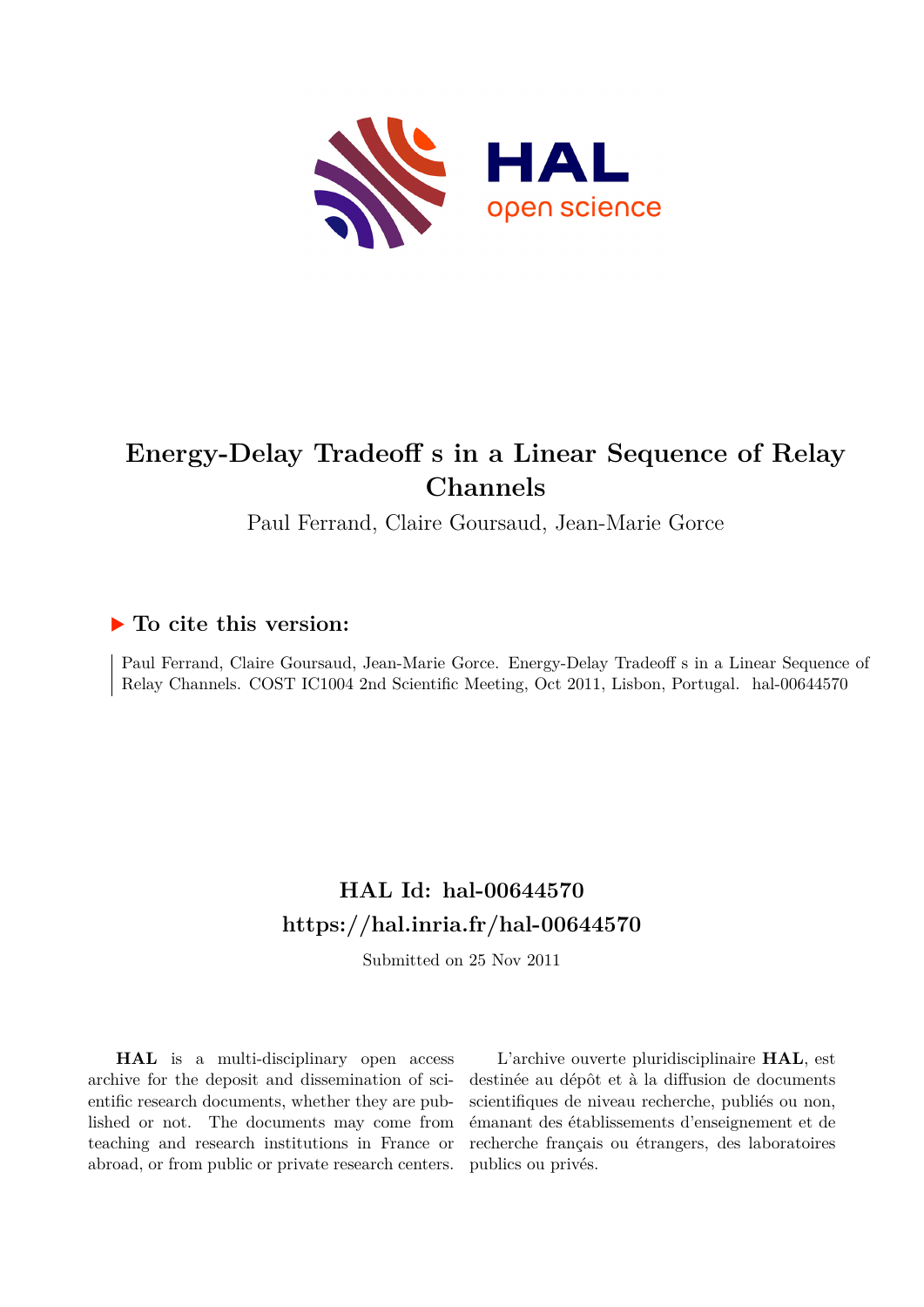### EUROPEAN COOPERATION IN THE FIELD OF SCIENTIFIC AND TECHNICAL RESEARCH

IC1004 TD(11)02030 Lisbon, Portugal October 19-21, 2011

### EURO-COST

 SOURCE: CITI Laboratory INRIA Université de Lyon, INSA-Lyon

Energy-Delay Tradeoffs in a Linear Sequence of Relay Channels

P. Ferrand, C. Goursaud and J.-M. Gorce CITI-Lab, INSA de Lyon 6 av. des Arts, F-69621, Villeurbanne, France Phone: +33(0)4 7243 7129 Fax:  $+33(0)472436227$ Email: paul.ferrand@insa-lyon.fr,claire.goursaud@insa-lyon.fr,jean-marie.gorce@insa-lyon.fr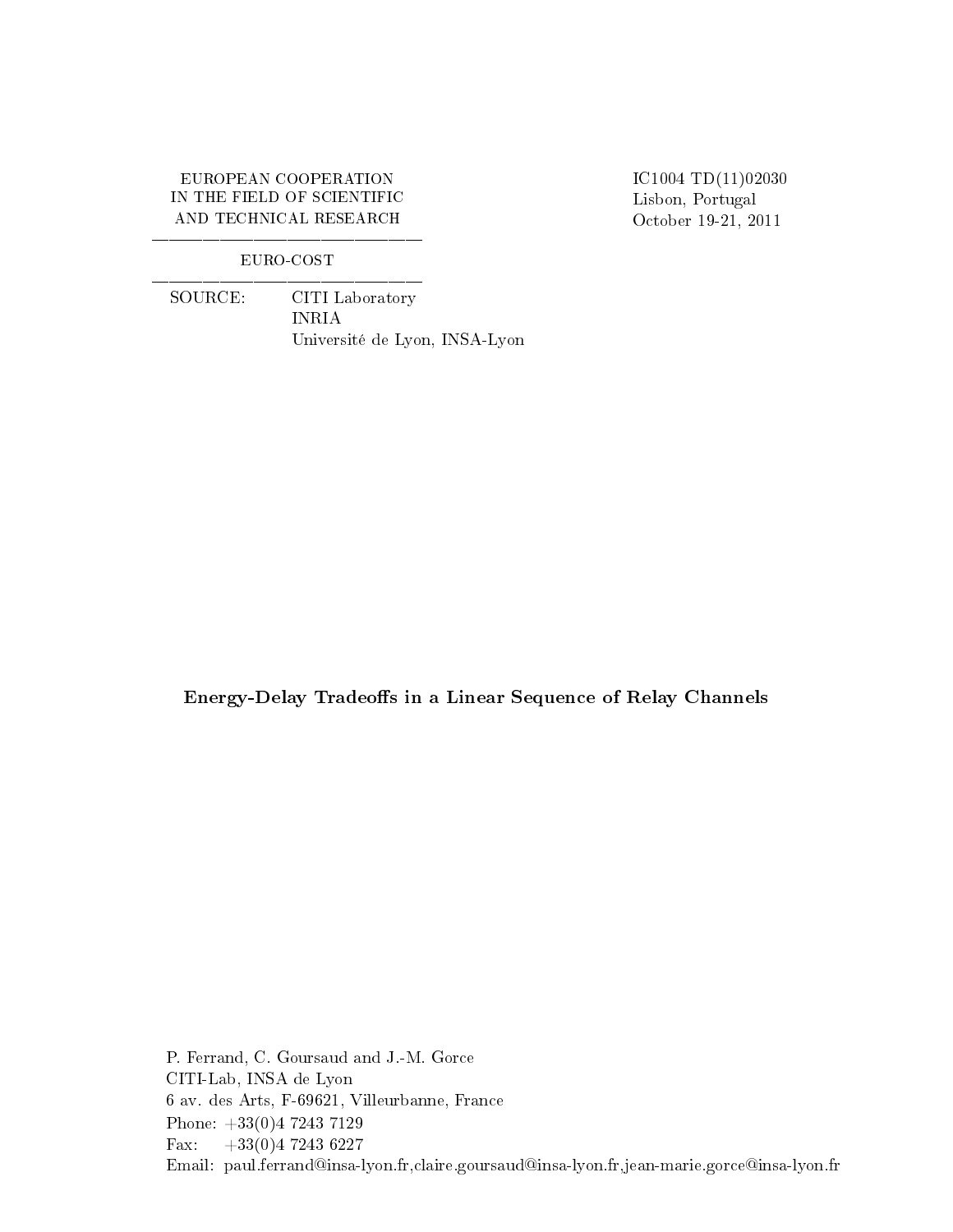## Energy-Delay Tradeoffs in a Linear Sequence of Relay Channels

Paul Ferrand, Claire Goursaud and Jean-Marie Gorce

October 12, 2011

#### Abstract

In this paper we aim at characterizing the gain induced by using relay channels in a linear network under both a capacity constraint and a realistic energy model. We express a general model based on a convex optimization problem, allowing us to use numerical tools to obtain similar results for outer and inner bounds to the capacity of the full and half duplex relay channel. We then further the study with more complex networks based on relay channels, especially networks formed by a linear chain of nodes. We describe the Pareto optimal solutions of the minimization problem for with respect to the consumed energy and latency in such a linear network. From the simple case of the linear multi-hop network, we study the gains when implementing a linear chain of relay channels and compare these results to the simpler multi-hop transmission.

## 1 Introduction

For the past two decades, the exponential growth of mobile communications led to a renewed interest on the capacity of wireless channels and networks, on multiple fronts. When a high number of nodes relaying information in the network are considered, seminal results by Gupta and Kumar gave an asymptotic order of  $O(n \log n)$  for the capacity [1]. Many subsequent works aimed to improve on this result, by accounting for mobility [2] or introducing multi-user detection techniques [3]. Computing an optimal resource allocation for large networks, be it time, frequency or power, is also a very hard problem for 2D topologies. Some approaches can reduce the complexity [4] but the size of the search space is in general too large.

To this aim, a common simplication is to consider a unique path in the network, which is then assimilated as a linear network where each node forwards the information from the previous node [5, 6, 7]. This leads to an optimization problem with a single variable distance parameter and a transmission power for each node in the path, a largely simpler framework allowing a deep analytical analysis of a number of problems, like latency or energy minimization. In [6], the authors have proposed to adapt the selection of the relay nodes and their relative transmission powers to optimize power limited or bandwidth limited systems. Capacity and radiated energy are optimized but solutions using a high number of relays are favored since circuit energy is not accounted for. Furthermore, no latency criterion is taken into account. In [7], the authors searched for multi-hop strategies maximizing the total network throughput while minimizing energy consumption. In [8], we focused on a similar problem which we develop further here as the base model for a multihop relay channel.

The second topic at hand is thus the relay channel. Compared to the previous approaches, the relay channel accounts for a direct link between the source and destination in addition to the 2-hop link through the relay node. Its study now spans decades, see [9] for the earliest analysis. A fairly complete review of capacity results for the relay channel and similar node topologies can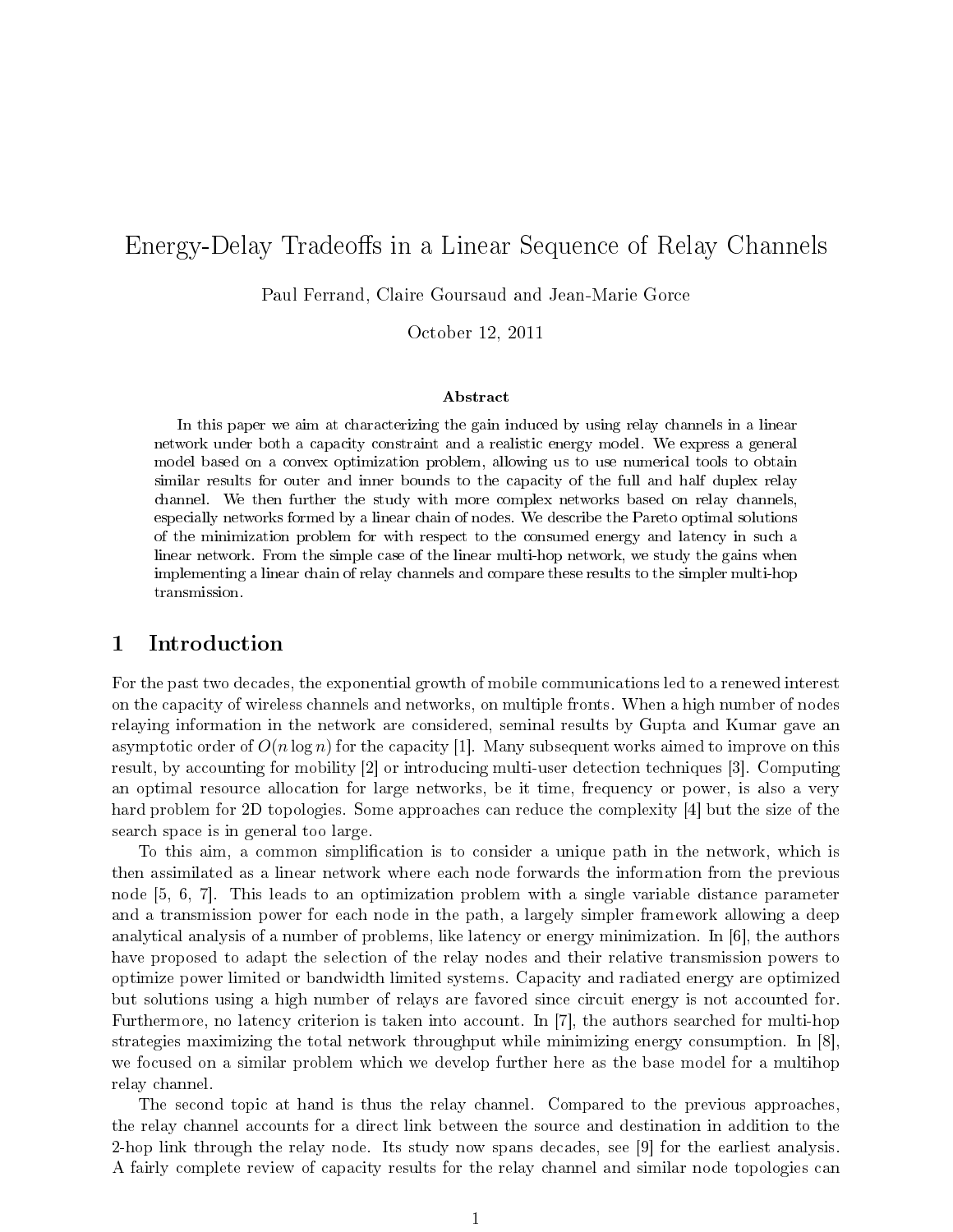be found in [10]. Optimizing the capacity of the relay channel under a total power constraint has been the topic of [11], where an algorithm akin to waterfilling is also given for the power allocation. Capacity outage constraints have been studied in asymptotic cases in [12] where the behavior of the total consumed energy is also described. In [13], coherent transmission and reception in the full duplex relay channel case are considered, using cut-set upper bounds and usual lower bounds on the capacity based on decode-and-forward and compress-and-forward protocols at the relay. In his thesis [14], Bae studied the tradeoffs between energy comsumption and transmission delay for half-duplex relay channels for the special case of equal power allocation between the source and relay node.

Our contributions in this paper are as follow:

- In section 3, we state some results for the full and half duplex relay channels. We see that using a relay is not always more efficient than transmitting directly when considering an energydelay tradeor. In the second part of this section, we show that under a simple log-distance attenuation model, there's an optimal position for the relay. In the full duplex case, we further show that there's an optimal relay transmission power.
- In section 4, we switch to a linear relay network formed by a succession of relay channels. We develop results akin to [8] for both relay channels, leading to an analytical expression of the per-meter energy/delay Pareto front in each case. With the circuit energy taken into account, we see that the relay channels perform better than the single link, and that the half-duplex relaying model outperforms the full duplex for higher values of the attenuation coefficient.

## 2 Model description

#### 2.1 Network models

We consider a linear network of nodes transmitting information on a wireless media from a source to a destination. A node i is characterized by its transmission power  $P_i$ . Some parameters are common to every nodes, such as a transmission bandwith W and a noise power density  $N_0$ . We assume a stable attenuation coefficient  $h_{i,j}$  between nodes i and j, with a log-distance propagation model where  $h_{i,j} = A_{i,j} d_{i,j}^{-\alpha}, d_{i,j}$  being the distance between the nodes i and j,  $A_{i,j}$  a constant with  $A_{i,j} > 0$ , and  $\alpha$  is an environment-dependent coefficient with  $\alpha \geq 2$ . The transmission and reception powers are normalized with respect to the receiver noise:

$$
\gamma_{e(i)} = \frac{P_i}{WN_0} \qquad \gamma_{r(i,j)} = h_{i,j}^2 \frac{P_i}{WN_0} \tag{1}
$$

We consider a gaussian model where the 1-hop radio link capacity is defined as:

$$
\mathcal{C}\left(\gamma_{r(i,j)}\right) = W \log_2(1 + \gamma_{r(i,j)})\tag{2}
$$

For the remainder of the paper, all log functions are considered as defined in base 2, and the natural logarithm shall be written  $\log_e$ . For a given information quantity  $Q$ , the direct transmission delay is given by  $Q/\mathcal{C}\left(\gamma_{r(i,j)}\right)$  on the radio link between  $i$  and  $j$ . This can be expressed as a  ${\bf delay}$ per bit, or latency:

$$
D_{i,j} = \frac{1}{\mathcal{C}\left(\gamma_{r(i,j)}\right)}\tag{3}
$$

Besides, transmitting  $Q$  information bits over the channel between i and j requires an energy equal to  $P_i\cdot Q\cdot D_{i,j}$ . We can at this point account for additional circuit energy losses  $E_c$  on either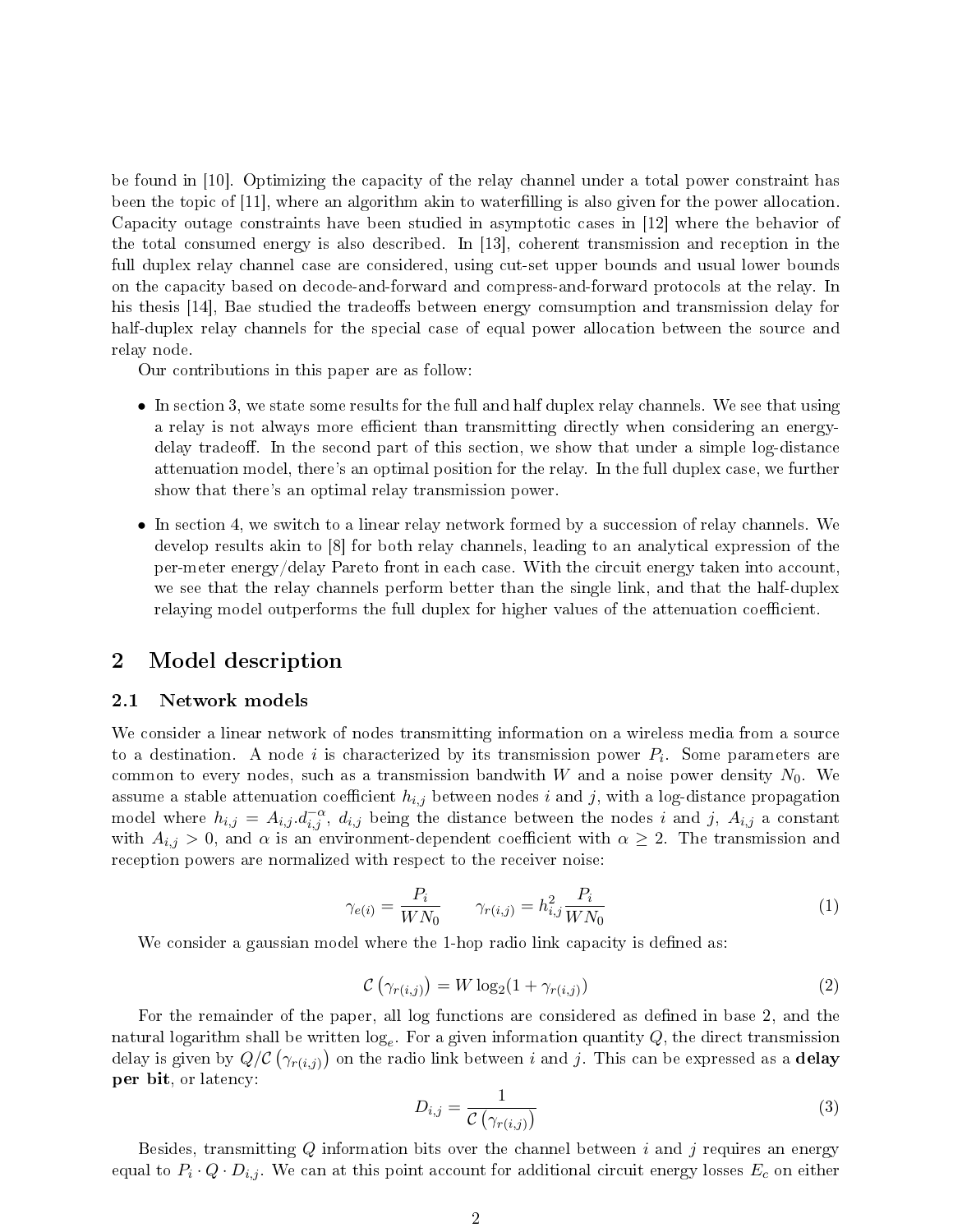transmitter or receiver side  $[5, 8]$  and normalize the result with respect to Q to obtain an energy per bit metric:

$$
E_{i,j} = P_i \cdot D_{i,j} + \frac{E_c}{Q} = \frac{\gamma_{e(i)} W N_0}{C (\gamma_{r(i,j)})} + \frac{E_c}{Q}
$$
 (4)

When developing relay channel results, we will consider a simple relay channel under a gaussian hypothesis, as represented on figure 1.



Figure 1: AWGN relay channel

We will consider both the full-duplex (FD) and half-duplex (HD) model. In the full-duplex model, the relay node can receive and transmit at the same time (Fig.1). In the half-duplex case, the relay is listening half the time and transmitting information during the other half, since the simplest half-duplex protocol is to let each node have equal access to the channel. In both models, we consider that the source and relay both transmit their signals towards the destination node, but we do not suppose that they add coherently at the destination.

#### 2.2 Energy considerations

In this section we summarize the results from [8] for single hop channels, or single links (SL). We consider first that  $E_c = 0$  in (4). The energy consumption can be expressed as a function of the delay, by inverting (3) to obtain  $\gamma_{e(i)}$  as a function of  $D_{i,j}$ . The per-bit energy (4) can thus be written:

$$
E_{i,j} = W N_0 D_{i,j} \frac{2^{1/W D_{i,j}} - 1}{h_{i,j}^2}
$$
\n
$$
(5)
$$

Because  $E_{i,j}$  is a strictly decreasing function of  $D_{i,j},$  there's a one to one correspondence between a target latency and the lowest necessary energy to attain it with respect to the gaussian capacity. As shown on Fig.2, this curve delimits the lower end of the achievable region  $-$  i.e. the energylatency trade-offs that can be made in a gaussian single link. Any point on the curve is thus Pareto optimal with respect to energy and latency. This corresponds to the classical Shannon limit. We now consider  $E_c \neq 0$ , and use the following approximation [8]:

$$
E_c = E_0 Q + P_\delta Q D_{i,j} \tag{6}
$$

In  $(6)$ ,  $E_0$  stands for a circuit energy related to the processing of 1 bit of data in the network, and  $P_{\delta}$  is the additional power consumed by the radiofrequency front-end during the transmission. Normalizing by  $Q$  and substituting  $(6)$  into  $(5)$  yields: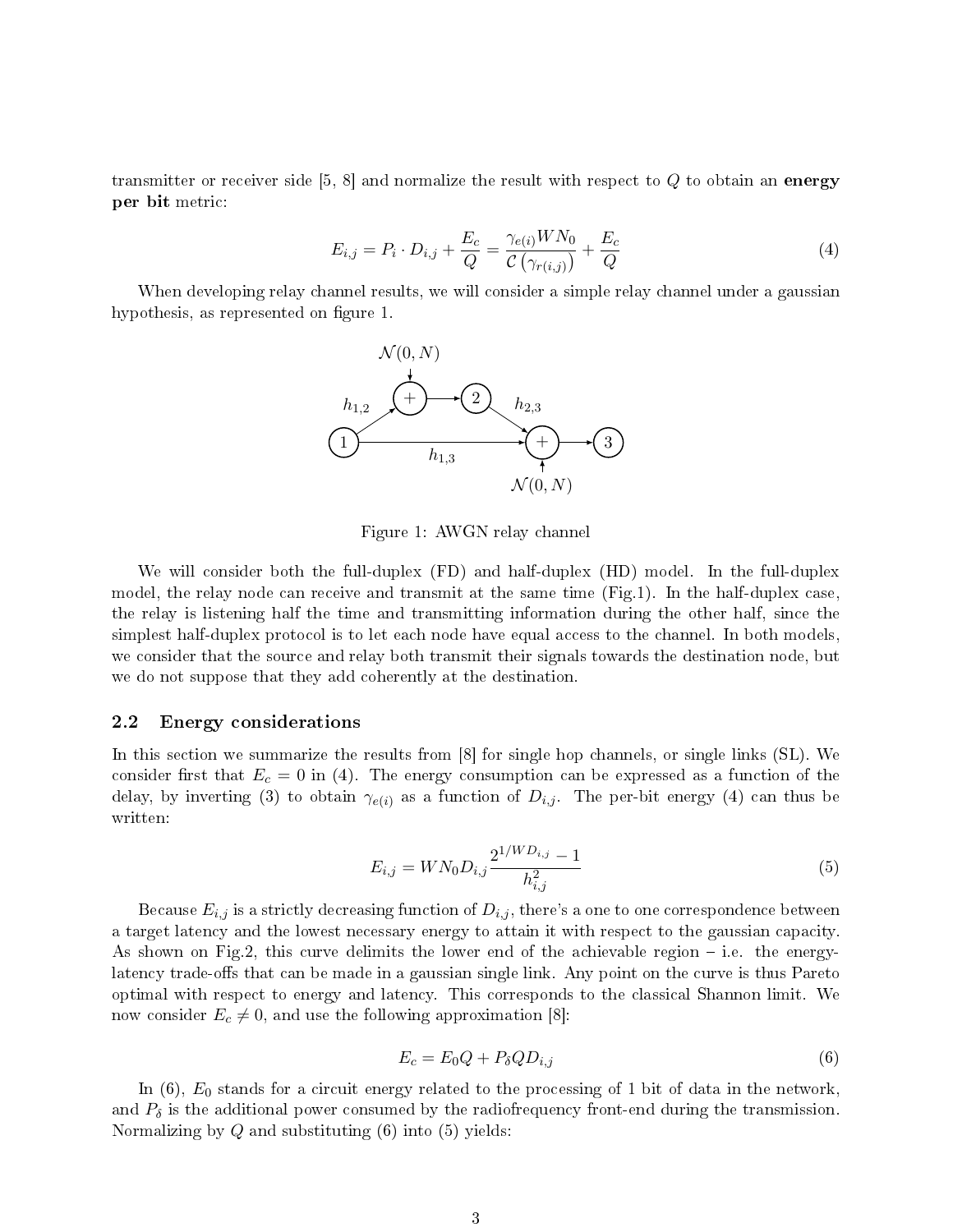$$
E_{i,j} = D_{i,j} \left( W N_0 \frac{2^{1/WD_{i,j}} - 1}{h_{i,j}} + P_\delta \right) + E_0 \tag{7}
$$

It is seen that  $E_0$  only offsets the tradeoff curve, and as such we will discard it in the remainder of the paper. On the other hand, because of  $P_{\delta}$ ,  $E_{i,j}$  is no longer a strictly decreasing function of  $D_{i,j}$ . We can see in the next section that it creates a turning point after which the minimum energy required to attain a *higher* latency actually *increases*. This behaviour is actually expected with circuit energy. Low-rate transmissions with high latency will require the radio to be powered on for a longer period of time. If the energy consumption of the radio isn't negligible compared to the transmission power, then most of the dissipation will occur in the circuit without being used to transmit information.

## 3 Relay transmission optimization

If we want to extend the reasoning of the single link energy/delay tradeoff to the relay channel, we need to extract the optimum power allocation from each relay capacity bounds. Since we consider more than one node and thus more than one power variable in the capacity expressions, it is not straightforward to express it in a usable manner. Such results were derived in specific cases  $[13, 14]$ . We chose to work with a generic optimization problem in convex form.

#### 3.1 General formulation of the optimization problem

For the sake of generality, we consider a general network of  $n$  nodes in the remainder of this subsection, although the application in this paper is limited to 2 transmitting nodes, the source and the relay. Let  $\mathbf{P}^T = (P_1, P_2, \ldots, P_n)$  be the vector of transmission powers, and let  $\mathbf{t} = (t_1, t_2, \ldots, t_n)$ be the vector of the fractions of time  $t_i$  a node i spends transmitting. We consider the following problem:

$$
\begin{array}{ll}\n\min. & \mathbf{t}^T \mathbf{P} \\
s.t. & \mathcal{C}(\mathbf{P}) \ge C^* \\
& \mathbf{P} \succeq 0\n\end{array}
$$

We define  $\succeq$  as the component-wise inequality for vectors. We use this formulation along with lower bounds for the full-duplex relay channel [9] and the half-duplex relay channel [11], in order to obtain Fig.2 using numerical optimization tools.

We can see that all curves for  $P_\delta = 0$  have a similar shape, and that considering circuit energy does indeed creates a lowest point beyond which the energy requirements to attain a higher transmission delay increases. The inner and outer bounds are very close in all cases, allowing us to consider only the cutset outer bounds in the remainder of the paper.

Besides, we also consider circuit energy in Fig.2. Indeed, a network with a relay node will consume more energy and may thus perform worse than one without a relay. We consider an energy model where a transmitting node consumes an additional circuit energy  $P_{\delta,\mathrm{Tx}}$  and a receiving node  $P_{\delta,\text{Rx}}$ , with every node in the network sharing the same values. In a simple source-destination network, we can compute  $P_{\delta}^{(\text{SL})} = P_{\delta,\text{Tx}} + P_{\delta,\text{Rx}}$ . A full-duplex relay network will have a node listening and transmitting at all time, thus consuming  $P_{\delta}^{(\text{FD})} = 2P_{\delta,\text{Tx}} + 2P_{\delta,\text{Rx}} = 2P_{\delta}^{(\text{SL})}$  $\delta^{\rm (SL)}$ . A halfduplex relay network will have, when compared to a single link network, an additional node listening half the time and transmitting during the second half, leading to  $P_{\delta}^{(\text{HD})} = P_{\delta,\text{Tx}} + P_{\delta,\text{Rx}} + \frac{1}{2}$  $\frac{1}{2}(P_{\delta,\mathrm{Tx}} +$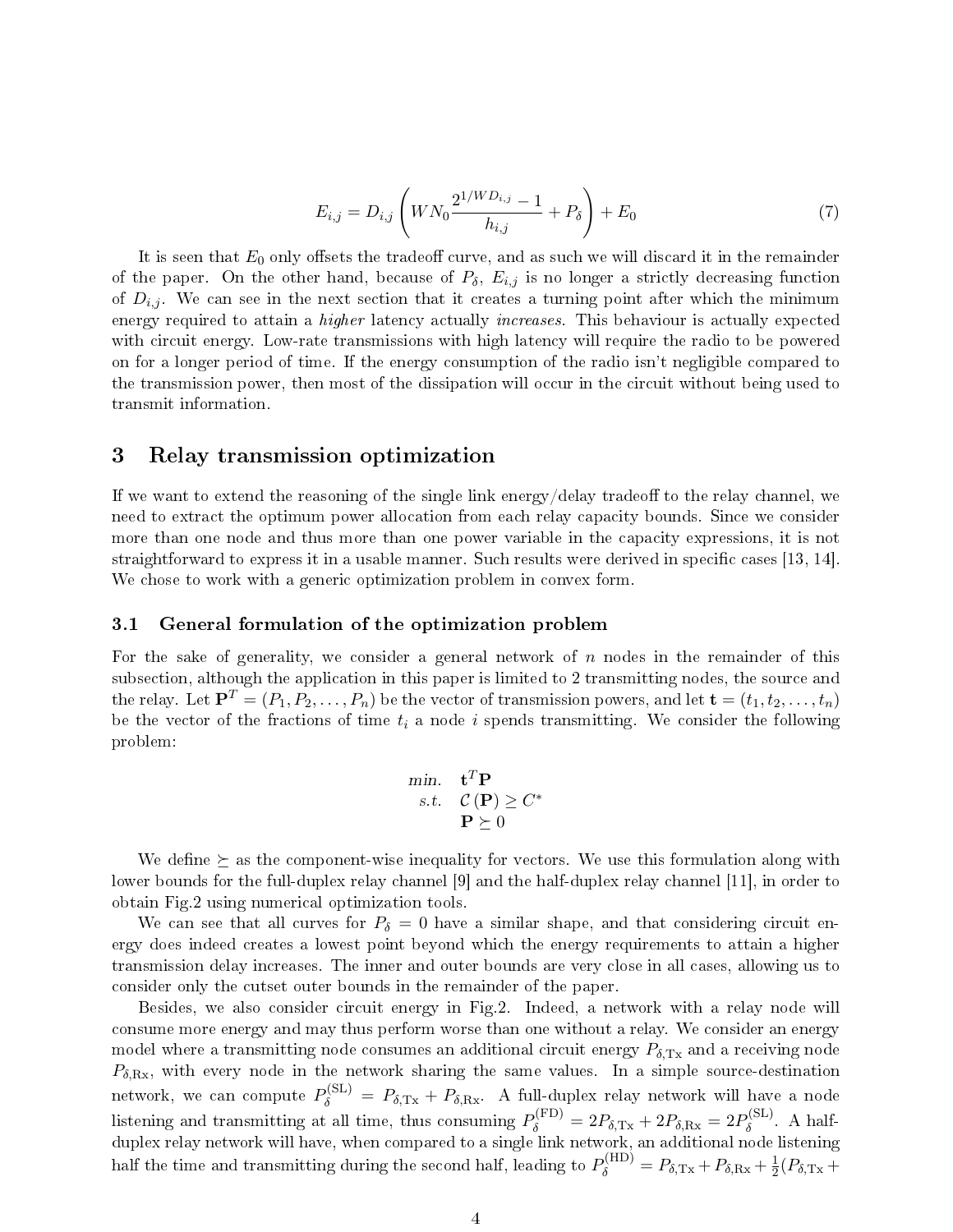

Figure 2: Boundaries of the achievable energy-delay tradeoffs for the single link, the full-duplex relay channel and the half-duplex relay channel. We represent both the cutset outer bounds and the decode and forward inner bounds in the relay cases. For the half-duplex case, the channel separation is 1/2 for each transmission mode. We set  $W = N_0 = 1$  and  $h_{1,2}/h_{1,3} = h_{2,3}/h_{1,3} = 2$ .

 $P_{\delta,\text{Rx}}$ ) =  $\frac{3}{2}P_{\delta}^{(\text{SL})}$  $\delta^{\text{(SL)}}$ . We can see that the relay channels are no longer unilateraly better than the single link transmission. In fact, for higher values of  $P_\delta^{(SL)}$  $\delta^{(SL)}$ , unless the delay constraint is strong, the single link may be a better choice than the relay channels.

#### 3.2 Log-distance propagation model

We now consider a spatial positioning model, where the source, relay and destination nodes are placed on a line. We introduce the variable  $d$  as the relative distance between the source and the relay. We have  $h_{1,2}^2 = A_{1,3}d^{-\alpha}d_{1,3}^{-\alpha}$  and  $h_{2,3}^2 = A_{1,3}(1-d)^{-\alpha}d_{1,3}^{-\alpha}$ . We further write the relay transmission power as a factor of the source transmission power, namely  $P_2 = \kappa P_1$ . The consumed power in all cases is equal to  ${\bf t}^T\bf P,$  so that the full-duplex consumes  $(1+\kappa)P_1$  and the half-duplex  $(1 + \frac{1}{2}\kappa)P_1$ .

Full-duplex relay. The cutset outer bound for the full-duplex can be written under these premises as [10]: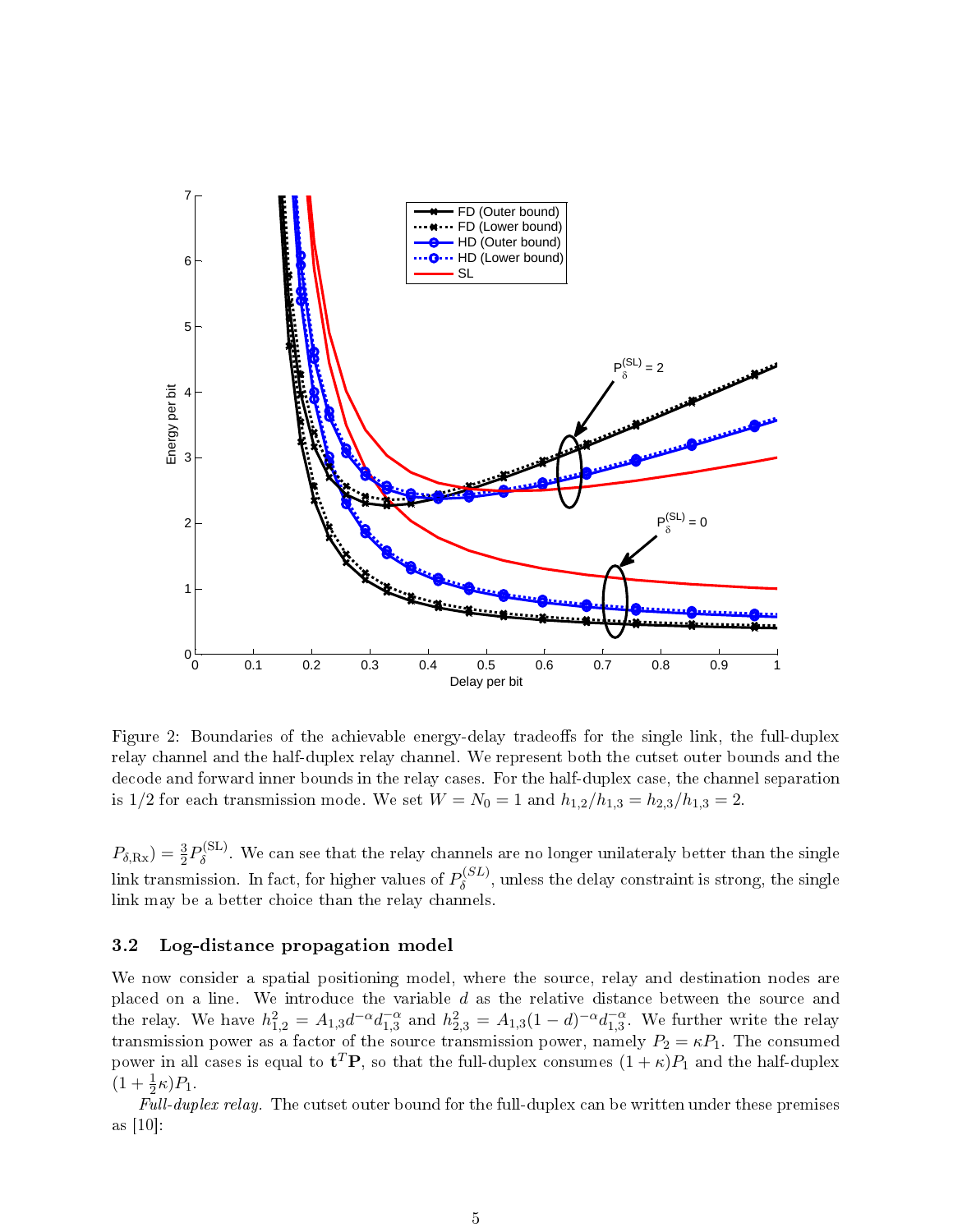$$
W \log \left( 1 + \min \left\{ 1 + \frac{1}{d^{\alpha}} \, ; \, 1 + \frac{\kappa}{(1-d)^{\alpha}} \right\} \frac{A_{1,3} P_1}{d_{1,3}^{\alpha} W N_0} \right) \tag{8}
$$

The capacity is maximized for  $d^{-\alpha} = \kappa (1-d)^{-\alpha}$ , such that the optimal  $\hat{d} = (1 + \kappa^{1/\alpha})^{-1}$ . Since we aim to optimize both the energy and delay, we express  $P_1$  as a function of a fixed delay  $D^*$  and  $\kappa$  using (3) and the capacity function (8):

$$
P_1 = \frac{d_{1,3}^{\alpha}}{A_{1,3}} W N_0 \left[ \frac{2^{1/WD^*} - 1}{1 + (1 + \kappa^{1/\alpha})^{\alpha}} \right]
$$
(9)

We plug this value into the consumed power  $(1+\kappa)P_1$ . Taking the derivative w.r.t.  $\kappa$  shows that there exists an optimal  $\hat{\kappa}$  for which the Pareto front is lower on both energy and delay accounts. This value verifies:

$$
(\hat{\kappa}^{1/\alpha} - \hat{\kappa})(1 + \hat{\kappa}^{1/\alpha})^{\alpha - 1} = \hat{\kappa}
$$
\n(10)

Half-duplex relay. We now consider a half-duplex relay channel with a time division parameter equal to 1/2. The capacity is written, under the same spatial positioning and propagation model hypotheses  $|11|$ :

$$
\frac{W}{2}\log\left(1+\min\left\{1+\frac{1}{d^{\alpha}},1+\frac{\kappa}{(1-d)^{\alpha}}\right\}\frac{A_{1,3}P_{1}}{d_{1,3}^{\alpha}WN_{0}}\right) + \frac{W}{2}\log\left(1+\frac{A_{1,3}P_{1}}{d_{1,3}^{\alpha}WN_{0}}\right)
$$
\n(11)

We can see that the capacity will also be maximized for  $\hat{d} = (1 + k^{1/\alpha})^{-1}$ . For a fixed delay  $D^*$ this time we have that  $P_1$  verifies the following relation, with  $R_{\kappa} = 1 + (1 + \kappa^{1/\alpha})^{\alpha}$ .

$$
2^{2/WD^{*}} - 1 = \frac{A_{1,3}P_1}{d_h^{\alpha}WN_0} (1 + R_{\kappa} + R_{\kappa} \frac{A_{1,3}P_1}{d_h^{\alpha}WN_0})
$$
(12)

Considering the fact that  $P_1$  is strictly positive, we have only one usable root to (12). Inserting this root in the total consumed power  $(1 + \frac{1}{2}\kappa)P_1$ , it is possible to show that the derivative of the resulting expression will cancel on a value that is dependent on the delay  $D^*$ . We can thus say that there is no universally best value for  $\kappa$  in the half-duplex case. We can nevertheless give a specific value of  $\kappa$  optimized if we consider the source-destination SNR to be high enough to write  $log(1 + x) \approx log(x)$  in (11), leading to:

$$
P_1 = \frac{d_{1,3}^{\alpha}}{A_{1,3}} W N_0 \left[ \frac{2^{1/WD^*}}{\sqrt{1 + (1 + \kappa^{1/\alpha})^{\alpha}}} \right]
$$
(13)

An optimal  $\hat{\kappa}$  would thus verify, after some manipulations:

$$
(\hat{\kappa}^{1/\alpha}(1 - \frac{1}{2}\hat{\kappa}) - \hat{\kappa})(1 + \hat{\kappa}^{1/\alpha})^{\alpha - 1} = \hat{\kappa}
$$
\n(14)

Both (10) and (14) don't yield closed-form expressions for  $\hat{\kappa}$ , but we know that they are unique and they can be solved numerically by fixed point methods – and are in fact expressed as such.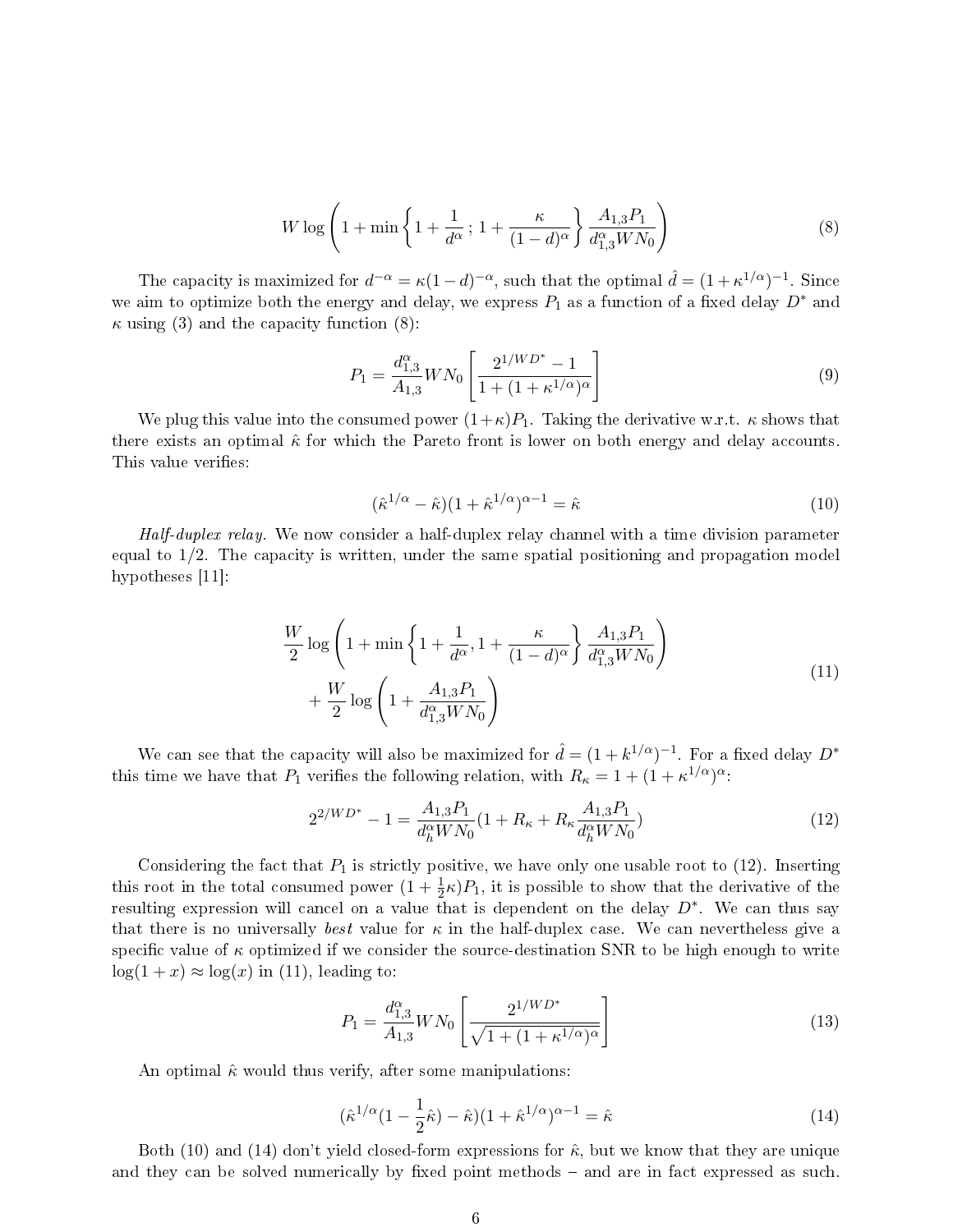Furthermore, we only have to compute them once for each  $\alpha$  we choose in numerical applications, and this parameter is usually fixed for a simulation environment. The same goes for the value of  $d$ which only depends on  $\alpha$  and  $\kappa$  in both cases. We note the values of d and  $\hat{\kappa}$  for different values of  $\alpha$  in Tab.1.

The harsher the attenuation is, the closer to the equidistant position the relay gets, and the higher its transmission power is. This is intuitively satisfying; when the attenuation is weak, the relay gives a performance boost but the direct path still has a strong contribution, whereas under stronger attenuation the role of the relay is increasingly important in transmitting the information since the direct path gets weaker.

## 4 Linear network optimization

The previous section dealt with the end-to-end capacity of single-hop and relay channels, using for the latter well-known bounds on its capacity. We extend in this section these results to the case of a linear multi-hop transmission. In previous work, we studied the basic problem, considering a packet error metric for the links first and then the capacity  $-$  see [8] and references therein. Our analysis starts as in [7], where the authors further minimize the energy consumption without taking the latency into account, only for specific scenarios. We do a brief presentation of the results of [8] in section 4.1 where each hop is a single link, and we then extend the results using relay channels in the subsequent sections.

#### 4.1 Single link case

We consider that some information quantity Q has to be transmitted over a very long distance. where we are completely free to choose the number, location and transmission power of relay nodes along the path. If the environment is homogeneous and if the attenuation is only a function of the distance between each pair of nodes, then a regular positioning of each relay along the line segment joining the sender and receiver is optimal  $[6]$ . The optimization is thus limited to finding the optimal couple  $(d_h, \gamma_e)$  where  $d_h$  is the internode distance and  $\gamma_e$  is the transmission power of each node normalized over  $WN_0$ .

As proposed in [8], we divide our metrics from (4) and (3) by the distance to obtain per-bit-permeter energy, and per-bit-per-meter delay:

$$
\delta E(d_h, \gamma_e) = \frac{E}{d_h} = \frac{(W N_0 \gamma_e + P_\delta)}{d_h C(\gamma_r)}\tag{15}
$$

|                | Full-duplex    |      | Half-duplex    |      |  |
|----------------|----------------|------|----------------|------|--|
| $\alpha$       | $\hat{\kappa}$ | d.   | $\hat{\kappa}$ | d.   |  |
| $\overline{2}$ | 0.38           | 0.62 | 0.27           | 0.66 |  |
| 2.5            | 0.56           | 0.56 | 0.38           | 0.63 |  |
| 3              | 0.69           | 0.53 | 0.45           | 0.61 |  |
| 3.5            | 0.78           | 0.52 | 0.50           | 0.59 |  |
| 4              | 0.85           | 0.51 | 0.54           | 0.58 |  |

Table 1: Optimal values for  $\hat{d}$  and  $\hat{\kappa}$  for both the half-duplex (HD) and full-duplex (FD) relay channels.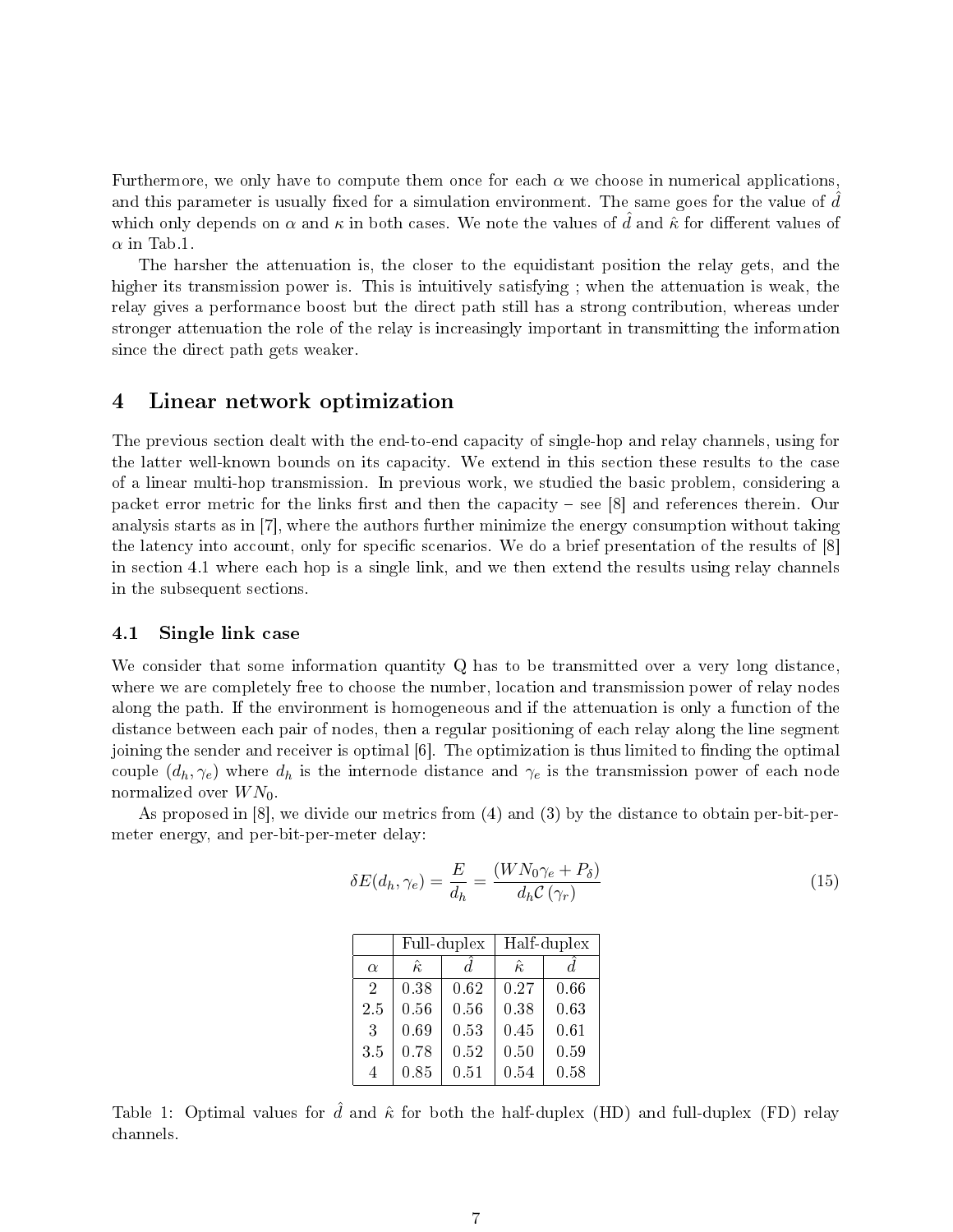

Figure 3: Linear network scenario for a succession of single link channels

$$
\delta D(d_h, \gamma_e) = \frac{D}{d_h} = \frac{1}{d_h C(\gamma_r)}\tag{16}
$$

Using the relation between  $\gamma_e$ ,  $\gamma_r$  and  $d_h$  we can write (15) and (16) as :

$$
\delta E(\gamma_r, \gamma_e) = \frac{(WN_0 \gamma_e + P_\delta)}{(A_0 \gamma_e)^{1/\alpha}} \cdot \frac{\gamma_r^{1/\alpha}}{\mathcal{C}(\gamma_r)}\tag{17}
$$

$$
\delta D(\gamma_r, \gamma_e) = \frac{1}{(A_0 \gamma_e)^{1/\alpha}} \cdot \frac{\gamma_r^{1/\alpha}}{\mathcal{C}(\gamma_r)}
$$
(18)

These turn out to be separable in  $\gamma_e$  and  $\gamma_r$ . We can write the following proposition:

**Proposition 1** ([8]). In an homogeneous environment characterized by a power law attenuation (1), a linear network with transmitter and receiver power densities  $(\hat{\gamma}_e, \hat{\gamma}_r)$  is Pareto optimal w.r.t. energy and latency if and only if:

$$
\hat{\gamma}_r = \arg\min \frac{\gamma_r^{1/\alpha}}{\mathcal{C}(\gamma_r)}\tag{19}
$$

$$
\hat{\gamma}_e \ge \frac{P_\delta}{W N_0 (\alpha - 1)}\tag{20}
$$

*Proof.* The cost functions are separable in  $\gamma_r$  and  $\gamma_e$ , and these variables can vary independently. We can minimize both (17) and (18) with respect to  $\gamma_r$  with the condition (19). We have (18) strictly decreasing with respect to  $\gamma_e$ , but not (17). Basic calculus shows that the derivative of (17) w.r.t.  $\gamma_e$  cancels once for  $\gamma_e$  verifying (20), and is strictly positive beyond this value. The Pareto-optimal point with the lowest energy requirement is thus computed with  $\gamma_e$  verifying (20) with equality, while greater values of  $\gamma_e$  will achieve a lower delay at a higher energy cost, thus spanning the Pareto front.

#### 4.2 Relay channel

In the previous section, we varied the distance and source node power to obtain the Pareto front. In the relay case, as represented on Fig.4, we have a priori more degrees of freedom in our optimization, namely the relay node transmission power, and the relative relay position. We know that an optimal relative relay position  $d$  exists in duplex cases from section 3.2. This reduces the degrees of freedom of the problem by one variable. We use the previous notation  $R_{\kappa} = 1 + (1 + \kappa^{1/\alpha})^{\alpha}$ . Like the single link case, we use the variable changes  $\gamma'_e = \frac{P_1}{W\Lambda}$  $\frac{P_1}{WN_0}$  and  $\gamma'_r = A_{1,3}R_{\kappa}d_h^{-\alpha}$  $h^{-\alpha}\gamma'_e$ . We can write: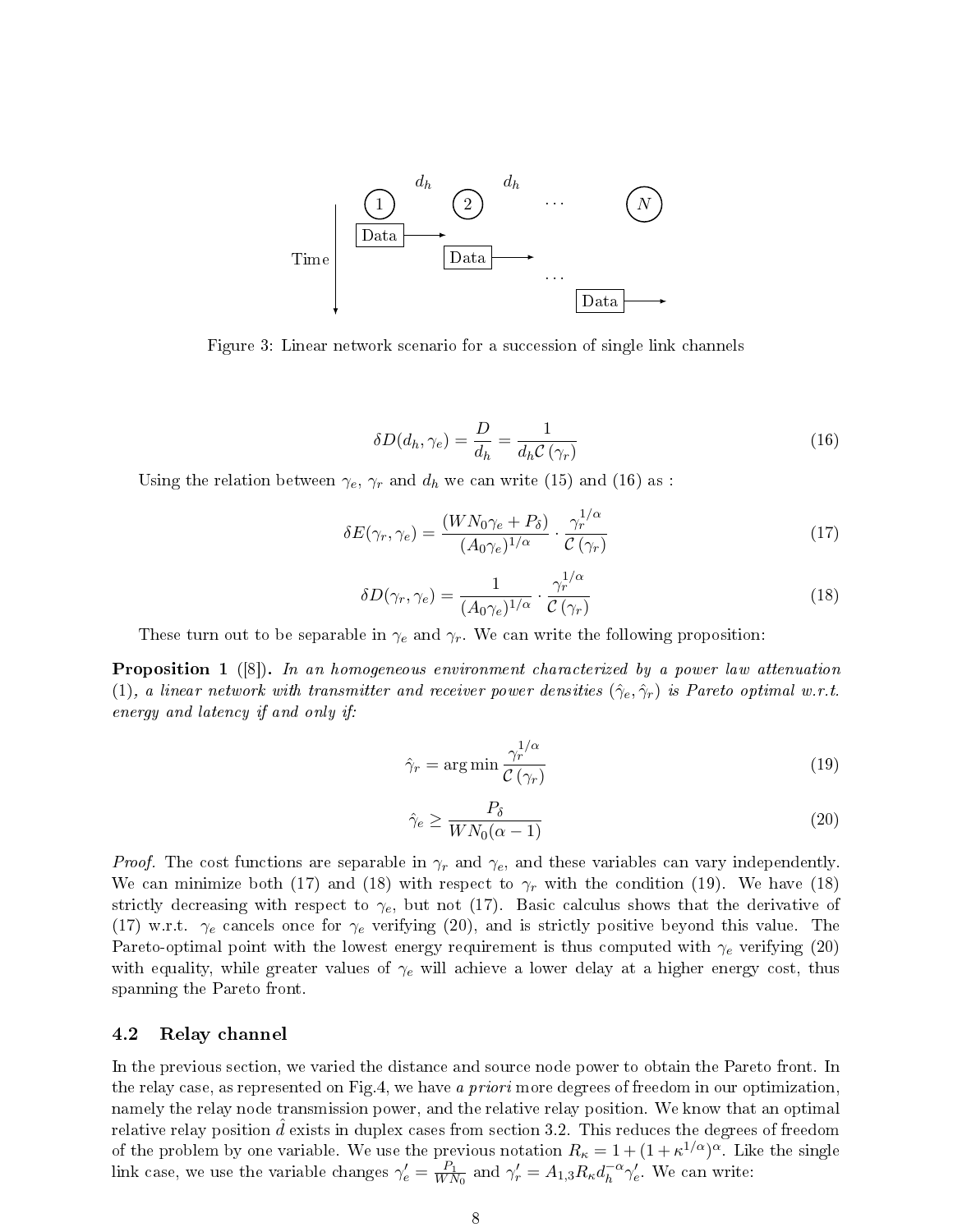

Figure 4: A chain of relay channels.

$$
\delta E(\gamma'_r, \gamma'_e) = \frac{(WN_0(1+\kappa)\gamma'_e + P_\delta)}{(A_{1,3}R_\kappa\gamma'_e)^{1/\alpha}} \cdot \frac{\gamma_r'^{1/\alpha}}{\mathcal{C}(\gamma'_r)}
$$
(21)

$$
\delta D(\gamma'_r, \gamma'_e) = \frac{1}{(A_{1,3}R_\kappa \gamma'_e)^{1/\alpha}} \cdot \frac{\gamma_r'^{1/\alpha}}{\mathcal{C}(\gamma'_r)}
$$
(22)

We have the same function of  $\kappa$  as in (9) we can deduce that for the full-duplex relay channel there exists an optimal  $\hat{\kappa}$  minimizing the consumed energy for a fixed delay, which depends only on the attenuation coefficient. We can thus enunciate the following proposition:

Proposition 2. We consider an homogeneous environment characterized by a power law attenuation (1). A linear full duplex relay network with equivalent transmitter and receiver power densities  $(\hat{\gamma}'_e, \hat{\gamma}'_r)$  is Pareto optimal w.r.t. energy and latency if and only if:

$$
\hat{\kappa} = (\hat{\kappa}^{1/\alpha} - \hat{\kappa})(1 + \hat{\kappa}^{1/\alpha})^{\alpha - 1} \tag{23}
$$

$$
\hat{\gamma}_r' = \arg\min \frac{\gamma_r'^{1/\alpha}}{C\left(\gamma_r'\right)}\tag{24}
$$

$$
\hat{\gamma}_e' \ge \frac{P_\delta}{W N_0 (\alpha - 1)(\hat{\kappa} + 1)}\tag{25}
$$

Proof. The proof follows along the lines of Proposition 1 for  $(24)$  and  $(25)$ . The condition  $(23)$ comes from section 3.2.

We now consider the half-duplex relay channel under the same hypotheses and a channel access time division  $t = 1/2$ . Using  $\gamma'_e = \frac{P_1}{W\Lambda}$  $\frac{P_1}{WN_0}$  and  $\gamma'_r = A_{1,3} d_h^{-\alpha}$  $h^{-\alpha}\gamma'_e$ , we can write the optimization goals in their separable form:

$$
\delta E(\gamma'_r, \gamma'_e) =
$$
\n
$$
\frac{(WN_0(1 + \frac{1}{2}\kappa)\gamma'_e + P_\delta)}{(A_{1,3}\gamma'_e)^{1/\alpha}} \cdot \frac{2\gamma'_r^{1/\alpha}}{C(\gamma'_r(1 + R_\kappa + R_\kappa\gamma'_r))}
$$
\n(26)

$$
\delta D(\gamma'_r, \gamma'_e) = \frac{1}{(A_{1,3}\gamma'_e)^{1/\alpha}} \frac{2\gamma_r'^{1/\alpha}}{\mathcal{C}\left(\gamma'_r(1 + R_\kappa + R_\kappa \gamma'_r)\right)}
$$
(27)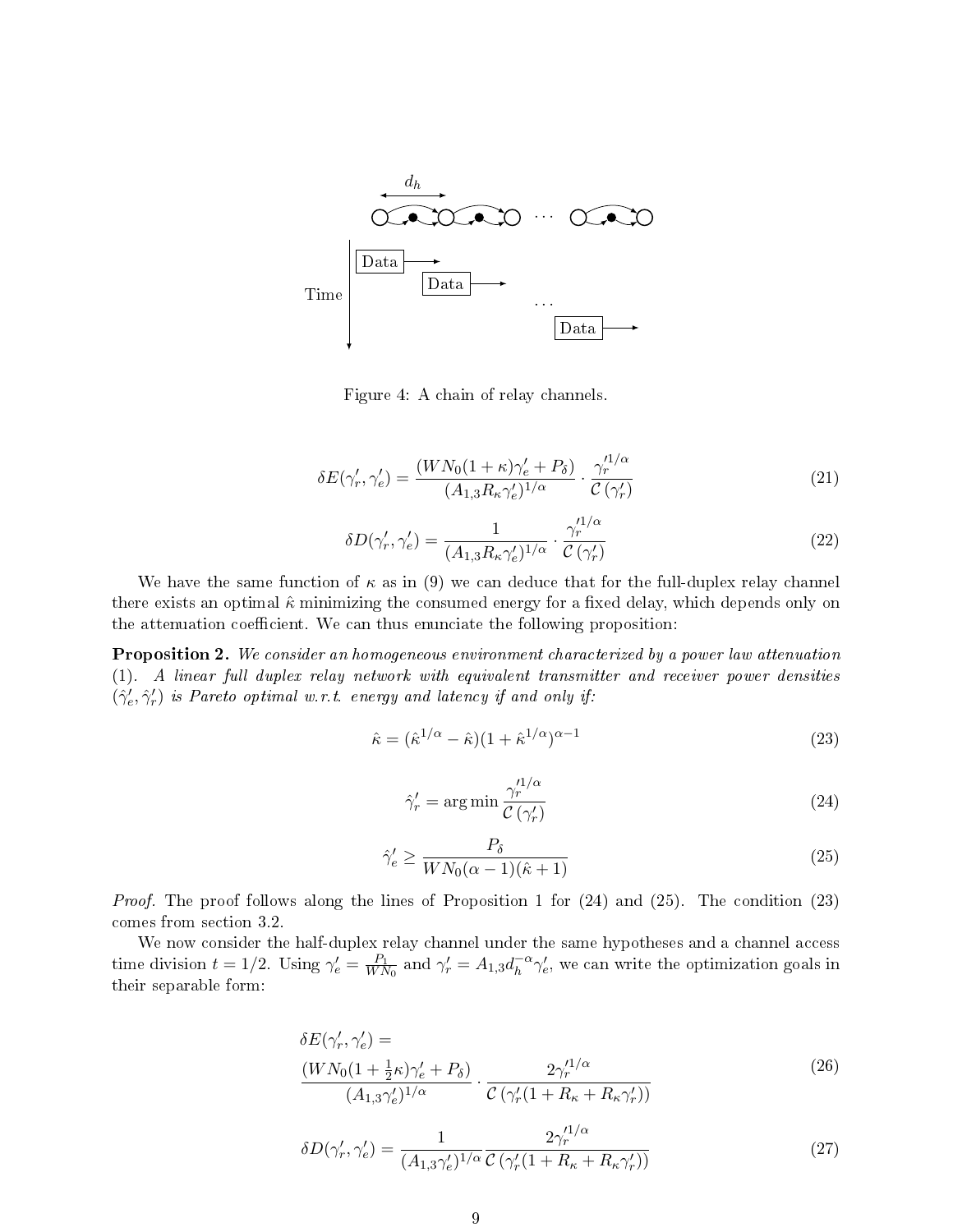The form of the metrics has changed slightly. The capacity function contains a quadratic function of the variable  $\gamma'_r$ , meaning  $R_\kappa$  and thus  $\kappa$  now affects both part of the metrics, which will lead to a more complex form for the Pareto front. Like in section 3.2, we may consider simplications as before and thus use the value of  $\hat{\kappa}$  as computed in section 3.2. We have the following proposition:

Proposition 3. We consider an homogeneous environment characterized by a power law attenuation (1). A linear half duplex relay network with equivalent transmitter and receiver power densities  $(\hat{\gamma}'_e, \hat{\gamma}'_r)$ , where the relay uses an arbitrary fixed fraction  $\kappa$  of the source transmission power density, is Pareto optimal w.r.t. energy and latency if and only if:

$$
\hat{\gamma}_r' = \arg\min \frac{\gamma_r'^{1/\alpha}}{\mathcal{C}\left(\gamma_r'(1 + R_\kappa + R_\kappa \gamma_r')\right)}\tag{28}
$$

$$
\hat{\gamma}_e' \ge \frac{P_\delta}{W N_0 (\alpha - 1)(\frac{1}{2}\kappa + 1)}\tag{29}
$$

Proof. The proof follows along the lines of Proposition 1 and Proposition 2.

## 5 Applications

We can apply these results to obtain a comparison between our models. For each solution set, we have to solve an equation in the form of  $(19)$ , which takes the form of a fixed point:

$$
\alpha \hat{\gamma}_r \log_e(2) = (\hat{\gamma}_r + 1) \log_e(\hat{\gamma}_r + 1)
$$
\n(30)

We use a variable change  $x = \hat{\gamma}_r + 1$  and after some manipulations, we have that the solution for x is in the form of the Lambert W function. Doing the inverse variable change leads to:

$$
\hat{\gamma}_r = \frac{W_{-1} \left( 2^{-\alpha} (1 - \alpha \log_e(2)) \right)}{1 - \alpha \log_e(2)} - 1 \tag{31}
$$

Because we require that  $\hat{\gamma}_r \geq 0$  for any value of  $\alpha \geq 2$ , a condition that will not be met by the principal branch  $W_0(\cdot)$ , we restrict ourselves to the branch  $W_{-1}(\cdot)$ .

For the half-duplex case, we can deduce from (28) that a critical point will verify the following relation, although since no obvious variable change leads to a closed-form solution we resort to a numerical fixed point algorithm to solve it:

$$
\frac{\mathcal{C}\left(\hat{\gamma}'_{r}(1+R_{\kappa}+R_{\kappa}\hat{\gamma}'_{r})\right)}{\mathcal{C}'\left(\hat{\gamma}'_{r}(1+R_{\kappa}+R_{\kappa}\hat{\gamma}'_{r})\right)} = \alpha \hat{\gamma}'_{r}(1+R_{\kappa}+2R_{\kappa}\hat{\gamma}'_{r})
$$
\n(32)

We consider a set of values from [15], where  $P_{\delta}^{\rm (SL)}=120$  mW, a frequency bandwith of 1MHz, and a cumulated noise figure of 20 dB. We obtain the figure 5 for different values of  $\alpha$ . We can see that the highest the value of the attenuation coefficient, the best the half-duplex relay network performs. Furthermore, it is more interesting in every case on a pure energy/delay tradeoff consideration to use a relay channel.

Considering numerical results on the optimal transmission power and node distance in Tab.2, we see that the required transmission power is quite high. Indeed, the nodes have to compensate for circuit energy and use a similar value for their transmission power in order to stay efficient. This in turn increases the inter-node distance because the received SNR constraint is relatively low. This leads to the conclusion that for dense networks, as alpha increases, half-duplex relays will be the best choice from an energy-delay tradeoff standpoint.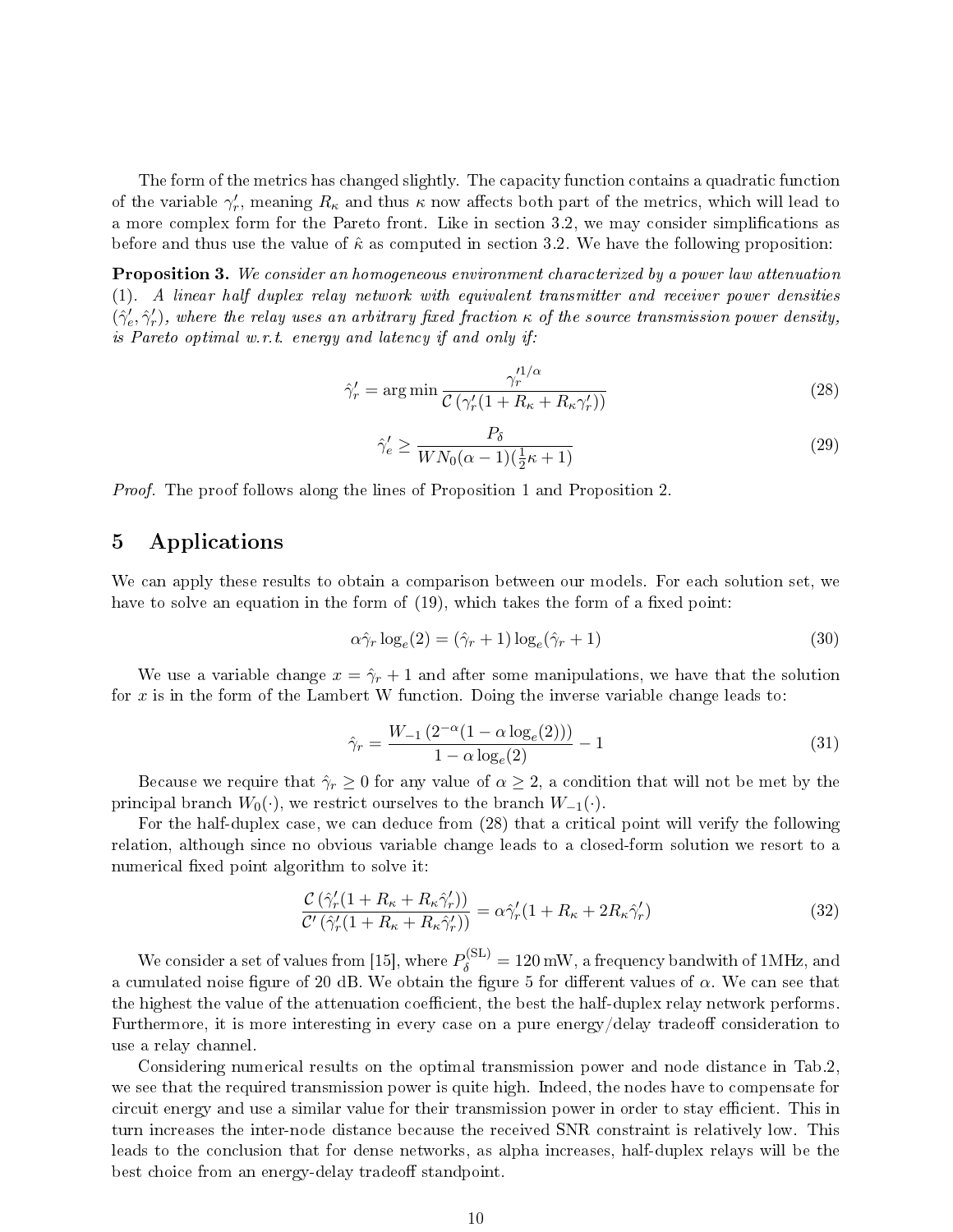

Figure 5: Front of the energy-delay tradeoff using realistic values for the single link and the relay channels.

## 6 Conclusions and perspectives

In this paper, we studied relay channels under both criteria of delay and required energy, with a realistic energy consumption model. We then studied linear networks where a chain of nodes relay some information from a source to a destination. We derived comparisons between single links and relay channels in such a situation. Both half-duplex and full-duplex relay channels perform better than the single link, the half-duplex relay channel becomes more efficient in our framework than the full-duplex relay channel as the attenuation coefficient increases. A key conclusion for routing protocols in dense networks is that a half-duplex model will allow for better energy-delay tradeoffs. as long as the network is dense enough, since it requires the nodes to be closer to each other.

The perspectives of this work are numerous. We plan to study more the effects and benefits of such metrics in the design of actual network protocols. We could further consider refined energy models where the consumption of different circuits and their relation to the transmission duration or transmission power are more precise. The work we present here is also limited to flat gaussian channels, and we plan to extend it to fading channels and more complex relay schemes.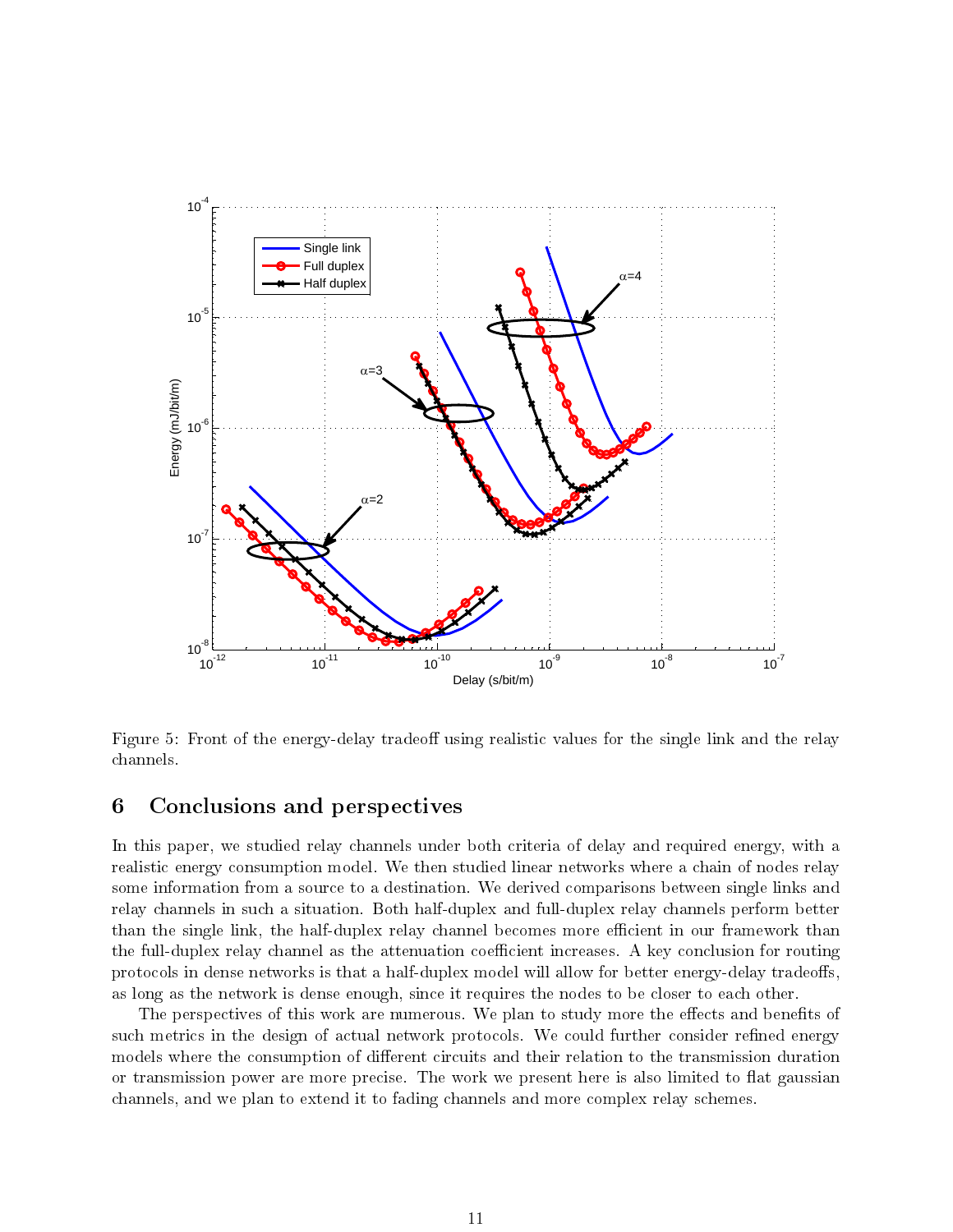## References

- [1] P. Gupta and P. Kumar, "The capacity of wireless networks," IEEE transactions on information *Theory*, vol. 46, pp.  $388-404$ , march 2000.
- [2] M. Grossglauser and D. N. C. Tse, "Mobility increases the capacity of ad hoc wireless networks,"  $IEEE/ACM$  Trans. Netw., vol. 10, no. 4, pp. 477–486, 2002.
- [3] C. Comaniciu and H. Poor, "On the capacity of mobile ad hoc networks with delay constraints," Wireless Communications, IEEE Transactions on, vol. 5, no. 8, pp. 2061  $-2071$ , aug. 2006.
- [4] S. Toumpis and A. Goldsmith, "Capacity regions for wireless ad hoc networks," Wireless Communications, IEEE Transactions on, vol. 2, no. 4, pp.  $736 - 748$ , july 2003.
- [5] Shuguang Cui, R. Madan, A. Goldsmith, and S. Lall, "Cross-Layer Energy and Delay Optimization in Small-Scale Sensor Networks," Wireless Communications, IEEE Transactions on. vol. 6, no. 10, pp. 3688 -3699, october 2007.
- [6] M. Sikora, J. N. Laneman, M. Haenggi, D. J. Costello, Jr., and T. E. Fuja, "Bandwidth- and power-efficient routing in linear wireless networks," IEEE/ACM Trans. Netw., vol. 14, no. SI. pp. 26242633, 2006.
- [7] Changhun Bae and W. Stark, "End-to-End Energy-Bandwidth Tradeoff in Multihop Wireless Networks," *Information Theory, IEEE Transactions on*, vol. 55, no. 9, pp. 4051 -4066, sept. 2009.
- [8] J.-M. Gorce, R. Zhang, K. Jaffrès Runser, and C. Goursaud, "Energy, Latency and Capacity Trade-offs in Wireless Multi-hop Networks," in IEEE 21th Personal, Indoor and Mobile Radio Conference (PIMRC), 2010.
- [9] T. Cover and A. Gamal, "Capacity theorems for the relay channel," Information Theory, IEEE Transactions on, vol. 25, no. 5, pp.  $572 - 584$ , sep 1979.
- [10] G. Kramer, M. Gastpar, and P. Gupta, "Cooperative Strategies and Capacity Theorems for Relay Networks," Information Theory, IEEE Transactions on, vol. 51, no. 9, pp.  $3037 - 3063$ . sept. 2005.
- [11] A. Host Madsen and J. Zhang, "Capacity bounds and power allocation for wireless relay channels," Information Theory, IEEE Transactions on, vol. 51, no. 6, pp. 2020 -2040, june 2005.
- [12] K. R. Liu, A. K. Sadek, W. Su, and A. Kwasinski, Cooperative communications and networking. Cambridge University Press, 2009.

|                | Single link |       | Full-duplex |        | Half-duplex |        |
|----------------|-------------|-------|-------------|--------|-------------|--------|
| $\alpha$       | $P_{1}$     | $d_h$ | $P_{1}$     | $d_h$  | $P_{1}$     | $d_h$  |
| $\overline{2}$ | 20.8        | 839.9 | 22.4        | 1921.9 | 22.0        | 2047.4 |
| 3              | 17.8        | 115.5 | 18.5        | 241.1  | 18.7        | 87.4   |
|                | 16.0        | 38.1  | 16.4        | 77.4   | 16.7        | 20.8   |

Table 2: Coordinates for the Pareto optimal point with the lowest total energy value under our energy/delay model. Powers are in dBm and distances in meters.